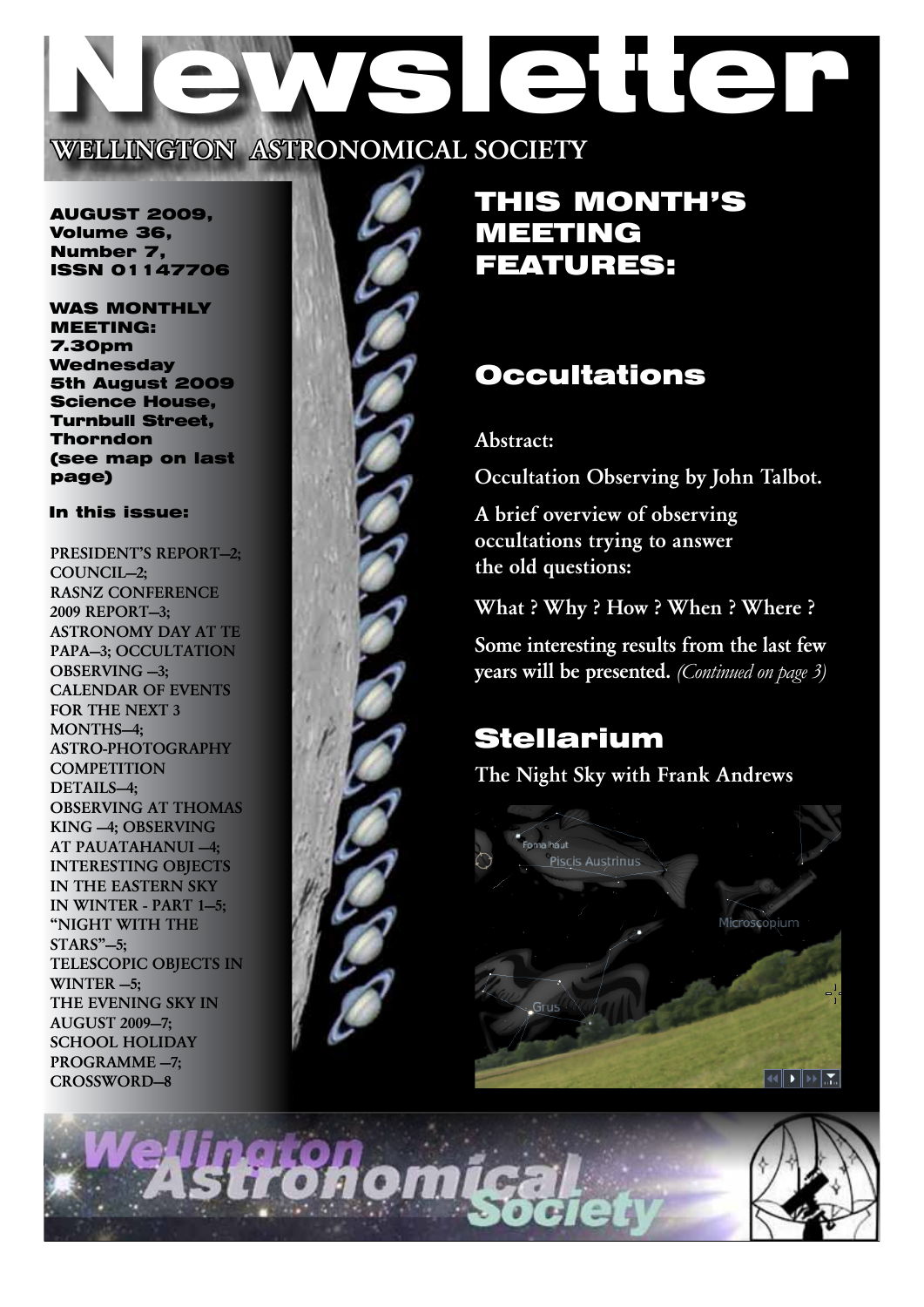

## PRESIDENT'S REPORT

Frank Andrews started the meeting off with a Night Sky presentation using Stellarium and this was well received by the members and this will be a feature of future meetings.

Ross Powell was our next presenter and he gave us an excellent presentation entitled the Planets using images from the Net and Ross showed us in depth knowledge of the Planets. Thank you Ross for a great presentation.

July has been another busy and exciting month for WAS with the 40th anniversary of the Lunar landing which was run a the Wellington City Library on Tuesday 21st with the special presentation by Dave McLennan of the NZ Space Flight Association.

During the school holidays John Field has been running Rocket Launching sessions with the Wellington City Library. John along with Ella Martin and Rebecca from WCL have been launching rockets at the various libraries that come under the WCL umbrella.

These sessions have been very successful and a big thank you must go to John for the time and effort he has put into this children- event programme.

Also a thank you to Frank Andrews who presented a talk to the Upper Hutt City Library on June 17 entitled the Planets with special emphasis on Mars. Thank you Frank. Frank had a full house and has been asked to return later in the year with another presentation.

At the society meeting on July 1st Graham Blow spoke to us about a Grazing Occultation that will occur on the evening of July 31st or more accurately August 1st at 12:30 AM when the 75 percent lite moon will slide past a 2.9 mag star. Members who wished to time this event were asked to put their names down. But there were only about 6 members who did this.

At the next meeting there will be a report on the success or non success of this event which is dependant on the weather.

A date has now been confirmed for the Astro-Photography Workshop on Saturday 26th September. This is the first day of the school holidays and the workshop will take place at Tawa College from 10:00 AM to 5:00 PM and maybe into the evening if the weather is clear for us.

Our special guest for this Photographic workshop is NZ's foremost astrophotographer John Drummond of Gisborne. John will also talk to us about his experience at the Solar Eclipse in China on July 22nd. We are planning on this presentation in the evening of the astro-phography workshop.

The Light Pollution weeks is set down for October 5 to 10th and Mr Steve Butler who is the RASNZ Light Pollution expert and representative will be our guest. Stay tuned.

This year the weather has not been very kind to us for observing either at the Thomas King Observatory or the Pauatahanui sessions have had to be cancelled because of bad weather. However we will try again on August 19th ring John Field if in doubt 021 255 1904 or check the web site.

The WAS has re-applied for a Pub charity Grant to upgrade the 12" Meade telescope at the Pauatahanui Observatory with minor alterations made to the application as our previous application was turned down because of a couple of details were not correct.

All events that were to be run a the Porirua City Library have been cancelled owning to a lack of participation. Recently Toa Waaka gave a Matariki presentation to the Porirua City Library and only 6 people showed up. I feel this is not enough attendance to warrant further presentations as the presenter has so much preparation to do for a talk for only a handful of people to attend.

Thank you to Hari for a great looking newsletter. The best so far.

## **COUNCIL**

## OF THE WELLINGTON ASTRONOMICAL SOCIETY INC.

## President

Gordon Hudson gordon@kpo.org.nz Ph 04 236 5125

#### Vice-President

Roger Butland roger.j.butland@xtra.co.nz Ph 04 478 0419

#### **Secretary**

Ross Powell rossapowell@hotmail.com Ph 04 389 9765

#### Treasurer

Diane Zemanek diane.zemanek@axon.co.nz Ph 04 237 8191

Newsletter Editing Team Haritina Mogosanu editor@was.org.nz

Brenda Johnston bbajphnston@gmail.com Ph 04 478-9008

#### **Committee**

Frank Andrews frank.andrews@paradise.net.nz Chris Mongatti chrismon@xtra.co.nz Mob o21 890 222 Patrick Sharp shortsharp@paradise.net.nz John Talbot john.talbot@xtra.co.nz Ph 04 293 4620

### Positions Outside Council Email newsletter

Murray Forbes murray.forbes@paradise.net.nz Membership Lesley Hughes hpwas@hugpar.gen.nz Ph 04 472 5086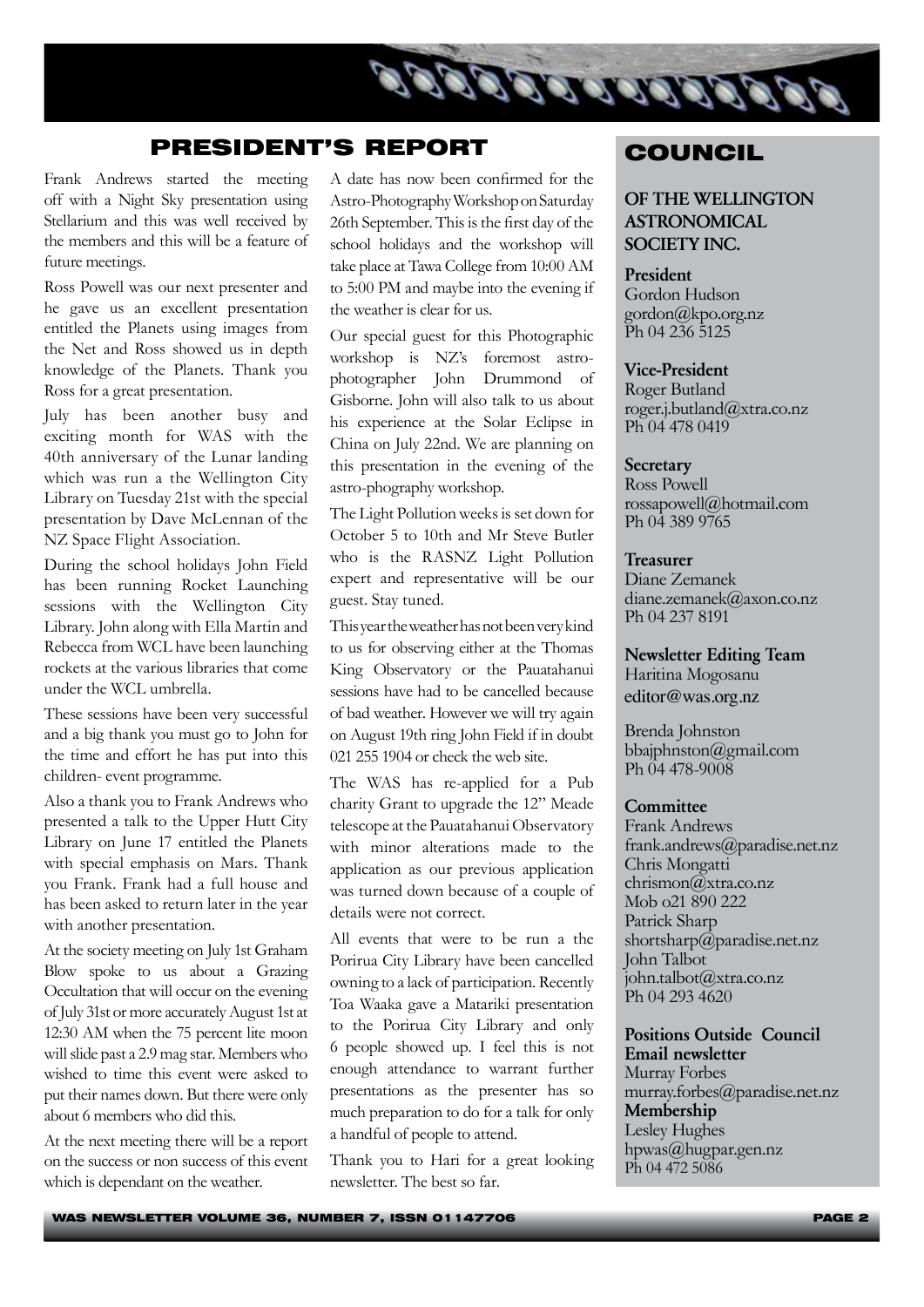



## RASNZ Conference 2009 Report

After over a year of hard work it was great to see the 2009 RASNZ Conference begin with an wonderful opening by Helen Anderson (CEO MORST) followed by Tom Richards presentation on the Variable Star Section.

The conference included a symposium prior to the conference on Variable Stars and a Trans-Tasman symposium on occultations after the closure on the main conference on Sunday afternoon.

#### Keynote speakers were:



Professor Fulvio Melia (University of Arizona) discussing Supermassive Black holes; Fulvio's visit was sponsored by the American Embassy.

Dr. Chris Fluke (Swinburne University) on making 3D astronomical movies, Professor Fulvio Melia **Professor Fulvio Melia** Professor Fulvio Melia **Professor Fulvio Melia** Commission.

There were a range of local and national speakers on topics such as building a home observatory (Owen Moore) to "Understanding Cluster Dynamics with the next generation telescopes" Dr Melanie Johnston-Hollitt: a smorgasbord of delight for all!

#### The Saturday night dinner

had come dressed as your favourite astronomer as the theme! We were lucky to be visited by Sir Patrick Moore (Vicki Irons), Sir John Herschel (Marilyn Head), two Frank Andrews which almost led to fisti-cuffs! After



great meal and fun game we were treated to a presentation by Dr. Ilana Feain (CSIRO) on the Australian Square Kilometre Array.



The conference closed on Sunday afternoon at 5pm, that latest closure of a RASNZ conference to date. A lot of information on speakers can be found at HYPERLINK "http://www.rasnz.org.nz" www.rasnz.org.nz. I would like to thank the Local Organising Committee: Marilyn Head who among other tasks did wonders to secure funding and organise the Saturday night dinner; Warwick Kissling for dealing with the venue and organising *by John Field*

## Astronomy Day at Te Papa

As part of the RASNZ Conference and International Year of Astronomy the WAS held the first ever Astronomy Day at Te Papa on Sunday the 24th of May. With the Cosmodome showing "Earth's Wild Ride", John Field talking on the night sky, Gordon Hudson, Graeme Jonas, John Talbot, Marilyn Head and others helped many fix, or at least, understand their telescope. In spite of the horrible weather all sessions were well attended with the Cosmodome fully booked out.... poor Ron was a tired chap at the end of the day!

In the Soundings Theatre a dance group entertained over 60 people in the morning. This was followed by a lecture on Dark Matter and Dark Energy by Professor Matt Visser (Victoria University) and Fulvio Melia giving a much simpler presentation on Super Massive Black Holes to over 150 people! Te Papa were very happy with the attendance numbers and would like to do a similar event again in the future.

Thanks to everyone who helped out in organising and attending.

## **Occultation Observing**

*by John Talbot (continued from the cover)* John has been doing the Minor Planet (asteroid) occultation report gathering from NZ and AUS observers for RASNZ Occsec for the last 3 years. Despite many tries he still has not managed to observe a one himself so keeps practicing on lunar events. He has recently built a 10" telescope so that he has more stars he can see to increase his chances. Oh for some clear skies at the right times!

#### Congratulations to Marilyn Head

After 8 years of hard work Marilyn has completed her Master's of Science (Astronomy) through Swinburne University of Technology in Melbourne. She is off to Melbourne for her graduation in October. Well Done!!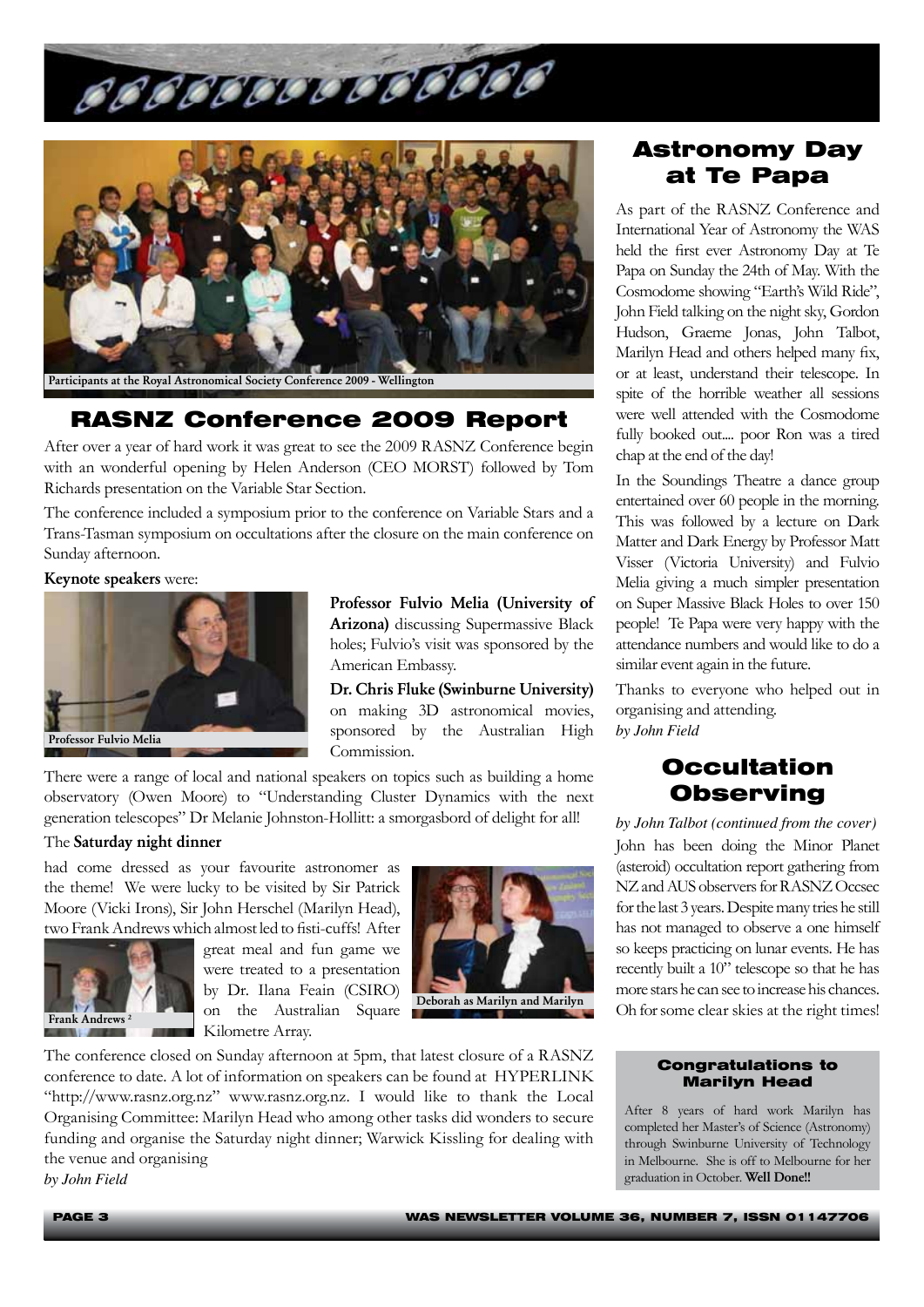

## Calendar of events for the next 3 months

| 2009                 | <b>Wellington AstronomicaL</b><br><b>Society</b>                                                                 | <b>Wellington City</b><br><b>Libraries</b> |
|----------------------|------------------------------------------------------------------------------------------------------------------|--------------------------------------------|
| AUGUST <sub>09</sub> | August 5th Night Sky (Frank Andrews) Occultations (John<br>Talbot) Report on grazing occultation (Gordon Hudson) | August 12th Comets (Ian Cooper)            |
| <b>SEPTEMBER 09</b>  | September 2nd Comets (Ian Cooper)<br>September 26 Workshop on astrophotography                                   | September 9th Cosmology<br>(Matt Visser)   |
| OCTOBER 09           | October 7th Light Pollution (Steve Butler)                                                                       | October 6th Light Pollution (Steve Butler) |

## Astrophotography



## Competition Details

*2009 Harry Williams Astrophotography Competition is now open.* 

Closing Date: Friday 16th October 2009

#### CROSSWORD JULY ANSWERS

Across *1.PELE—volcano on Io; 3. NASA—space agency; 6. SUN—closest star; 8. RADIANT—meteor showers appear to come from one; 12. PAULI—predicted the neutrino; 13. ULTRAVIOLET—blocked by the ozone layer; 15. EQUATOR—Midway between the North and South poles; 16. COSMOLOGY—The study of the origin and evolution of the universe;18. HOURANGLE—Measures the position of a star in the sky at a particular time and place; 19. INFRARED— Even redder than red; 22. CHARON—Pluto's moon; 25. HST—an orbiting telescope; 26. ORION—the hunter; 28. SOUTH—An island in the Pacific; 29. TARANTULA—nebula, also a spider; 31. RRLYRAE—type of pulsating variable star; 32. BAR—some spiral galaxies have one; 33. MARIA once thought to be seas on the Moon; 36. LEO—A lion circling the Earth; 39. IO—One of the Galilean satellites; 40. NEUTRONSTAR—our entrants (anagram); 42. ION—an arrested atom; 43. SOHO—satellite observatory studying the Sun; 44. KEPLER formulated laws of planetary motion; 45. SETI— BEM search; 46. SMC—satellite galaxy to the Milky Way; 49. NORTH—thorn (anagram); 50. HOUR—unit of time;* 

The Auckland Astronomical Society is pleased to announce the 2009 Harry Williams Astro-photography Competition is now open for entry to all New Zealand residents. Please pass this message onto your members, family and friends. As part of the International Year of Astronomy 2009, The Auckland Astronomical Society, invites entries for the 2009 Harry Williams Astrophotography Competition.

Competition categories are as follows:

1. Solar System - Sun, Moon, planets, comets, asteroids, dwarf planets, auroras, meteors, etc.

*51. OCCULTATION—coconut tail (anagram); 55. SAGAN—astr onomy popularizer ; 57. VEGA—alpha Lyr; 58. ICE—frozen liquid; 59. METEOR—shooting star; 60. PULSAR— The first one was discovered by Jocelyn Bell; ;* Down*; 2. EAST—direction of sun rise; 4. SUPERNOVA can be used to indicate distance to a galaxy; 5. POLAR—... bear; 7. UFO—flying saucer; 9. AQUILA—The Eagle; 10. HALO—angels and galaxies both have one; 11. STAR—rats (anagram); 14. LEONIDS—November 'fireworks'; 17. EUGENIA—asteriod with its own moon; 20. ALTAIR—Bright star in Aquila; 21. DAY—24 hours; 23. RUTHCRISP—Carter Observatory's public telescope; 24. INFLATION—cosmology and economics have this in common; 27. ODYSSEY—"2001, A Space ..."; 30. NEAP—tide; 33. MARS—God of war; 34. REDSHIFT—used to calculate an object's velocity; 35. TIDE—"... and time wait for no man"; 37. EPHEMERIS—A regular publication with predicted positions of the Sun, Moon etc; 38. ATOM smallest indivisible piece of a element; 41. ORBIT—path of one object around another; 47. MOON—object of the Cold War space race; 48. NOISE—one is (anagram); 49. NOON—mid-day; 52. COMET—Encke is one; 53. ALGOL—The Demon Star; 54. LGM—acronym for aliens; 56. LMC—could be mistaken for a cloud;* 

2. Deep Sky - Nebulae, galaxies, globular and open clusters, deep space objects, etc

3. Miscellaneous - Interesting & Artistic subjects with an astronomical theme, including wide field images, artificial satellites, star trails, star parties etc.

An Entry form and Conditions of Entry in MS Word and PDF can be downloaded from: Auckland Astronomical Society website: www.astronomy.org.nz

Royal Astronomical Society of NZ Affiliated Societies website:

http://www.rasnz.org.nz/AffSocs/index.htm

Good Luck everyone *Jennie McCormick, Farm Cove Observatory*  www.farmcoveobs.co.nz

## OBSERVING AT THOMAS KING

All public observing evenings will be held at the Thomas King Observatory run by our Observatory Director Ross Powell. There are public observing evenings at the Thomas King nearly every Saturday evening starting as soon as it gets dark depending on the weather.

Ring Ross on 389 9765.

## OBSERVING AT PAUATAHANUI

The next observing evening at the Pauatahanui observatory will be on August 19th.

If the weather is looking doubtful please contact John Field on his mobile 021-255-1904 to see if the session is going ahead.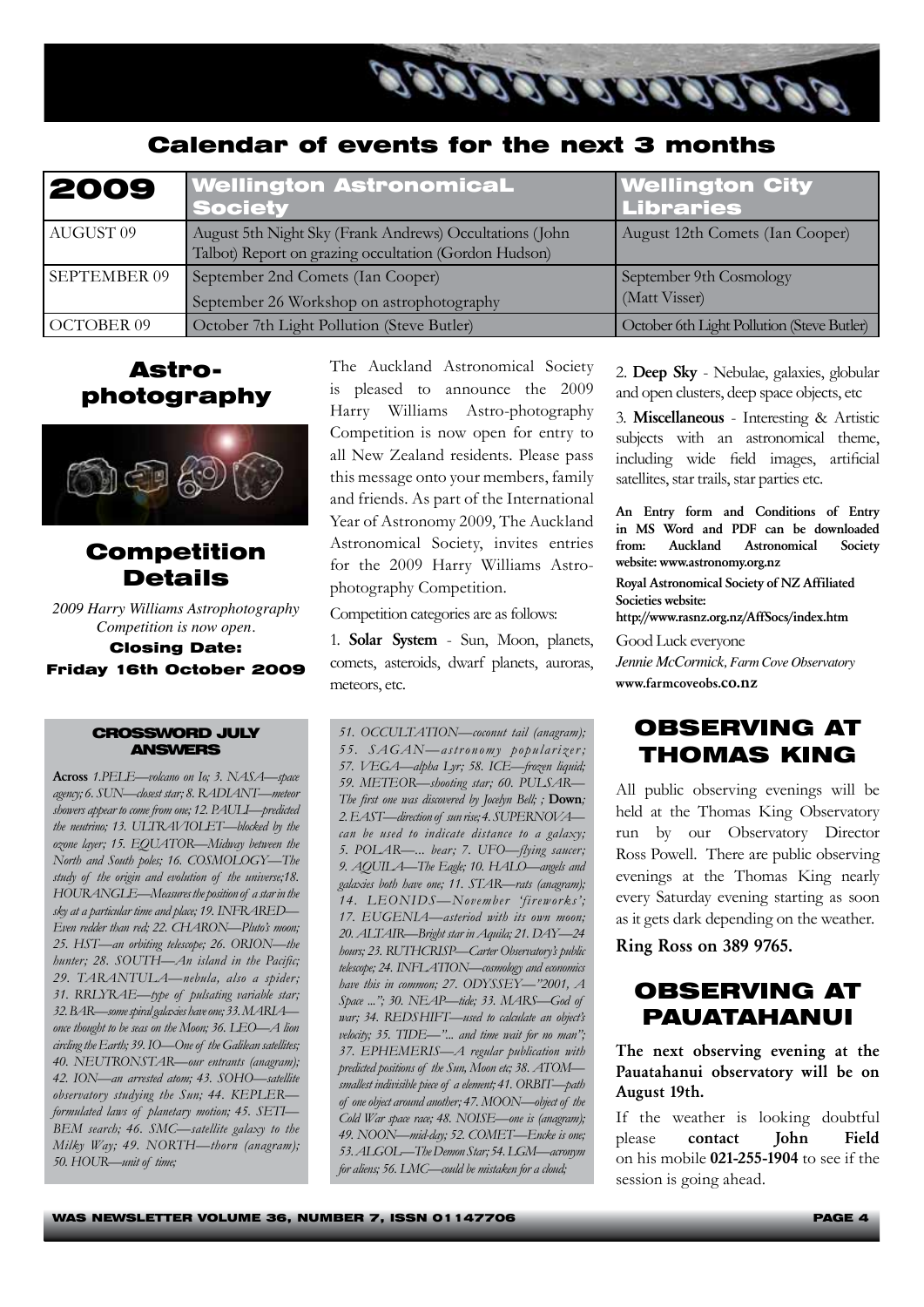

## Interesting Objects in the Eastern Sky in Winter - Part 1

Antares is the brightest star in the region. It is orange coloured; being a 'red giant' star. (The 'red' of red giants is usually more an orange tint.) It is 600 light years\* away, 19 000 times brighter than the sun, and big enough to fill Earth's orbit. Its mass or weight is about 20 times that of the sun, so most of the star is very thin gas spread around a hot dense core. Red giants are the last stage in the evolution of stars. The dense core of the star has shrunk and heated. The outer regions of the star have expanded to a very spreadout gas. The core is wringing the last of the thermo-nuclear energy out of elements like helium, carbon, oxygen and neon. In about two million years the core of Antares will run out of energy and collapse, triggering a spectacular supernova explosion. (The sun will become a red-giant in about seven billion years time but it ends up as a white dwarf star, not a supernova.) Antares marks the heart of Scorpius. In the evening at this time of year the Scorpion is on its back with its tail on the right, curving upward then turning down and curling clockwise. The sting is the horizontal line of bright stars pointing toward Antares. In Maori star lore the tail's hook is the 'fish hook of Maui'.

By midnight the scorpion's tail is directly overhead. At the right-angle bend in the tail is a large and bright cluster of stars, NGC 6231, looking like a small comet. It is around 6000 l.y. away. Its brightest stars are 60 000 times brighter than the sun. The cluster is about 8 light years across, similar in size to the Pleiades/Matariki cluster in our summer sky. Were it as close at the Pleiades (400 l.y.) then its brightest stars would be as bright as Sirius. *Notes by Alan Gilmore, University of Canterbury's Mt John Observatory www.canterbury.ac.nz*

## "Night with the Stars"

#### *for Houghton Bay School and Hutt International Boys School*

On the 25th of Houghton bay School had their biannual astronomy sleepover. Marilyn and John brought their telescopes along to show the 100+ students and adults some of the splendours of the night sky. Unfortunately the weather meant that only brief glimpses of the stars were seen so John gave a presentation on the night sky and we had a question and answer session. As always the school was very grateful for us attending and hope to see us back soon!

On the following night John was at Hutt International Boys School for their star party. Based in Trentham this secondary school is looking at building an observatory on the school grounds for perform astronomical research and educations sessions. With a good number of students attending the evening was fun and John did a number of presentations and a brief glimpse of the stars between the clouds allowed a view of Alpha Centauri, Alpha and Beta Crucis, Arcturus and M6 and M7 in Scorpius. The students put on a lovely supper and it was a very enjoyable evening. *by John Field*

Wellington City Libraries would like to thank John Field for giving so freely of his time to inspire and introduce Wellington's children to science and astronomy with fun and informative hands-on sessions blasting rockets and making fizzing comets during the recent July school holidays.

All the sessions were well attended and thanks to John's brilliant interaction



John Field at the City Libraries Well done John!

## Telescopic objects in winter

#### *by Ross Powell.*

Below the tail of Scorpius is Sagittarius. Most of this constellation looks like a teapot, spout upwards and handle downwards. To the left of the spout, along a line that runs diagonally through the handle, is M8, the Lagoon nebula. This is visible as a fuzzy patch to the naked eye, and the telescope shows an open cluster of stars, with misty nebulosity around them. To fit the cluster within the field of view, low magnification is best. The stars formed from the nebula. Below the lid of the teapot, along a line through the bottom of the handle, is the globular cluster M22, the 3rd brightest in the sky. Larger apertures are needed to resolve the individual stars.

Below Sagittarius is Capricorn. Alpha and Beta Capricorni are the 2 brightest stars, side by side. Alpha, the one on the left, is an optical double, consisting of 2 yellow giant stars some way apart, each of which has a smaller companion forming with it a genuine double, whose members orbit each other. The 2 brightest stars are at different distances from us and only appear double. They can be separated in binoculars.

To the left of Capricorn is Aquila. Altair has 2 stars, one on each side, making this constellation easy to find. Above them a line of stars trails up to the left, curving at the upper end. Here is M11, the Wild Duck cluster in Scutum. This is a fanshaped open cluster. 180x magnification is sufficient to show all the stars well.

and presentation it wasn't just the kids glowing with the excitement of it all many parents came up to say thanks for the great learning opportunity, and even a couple of reporters who came along to capture the story were pretty captivated!

Judging by the enthusiastic response there are hopefully some budding young astronomers of the future there!-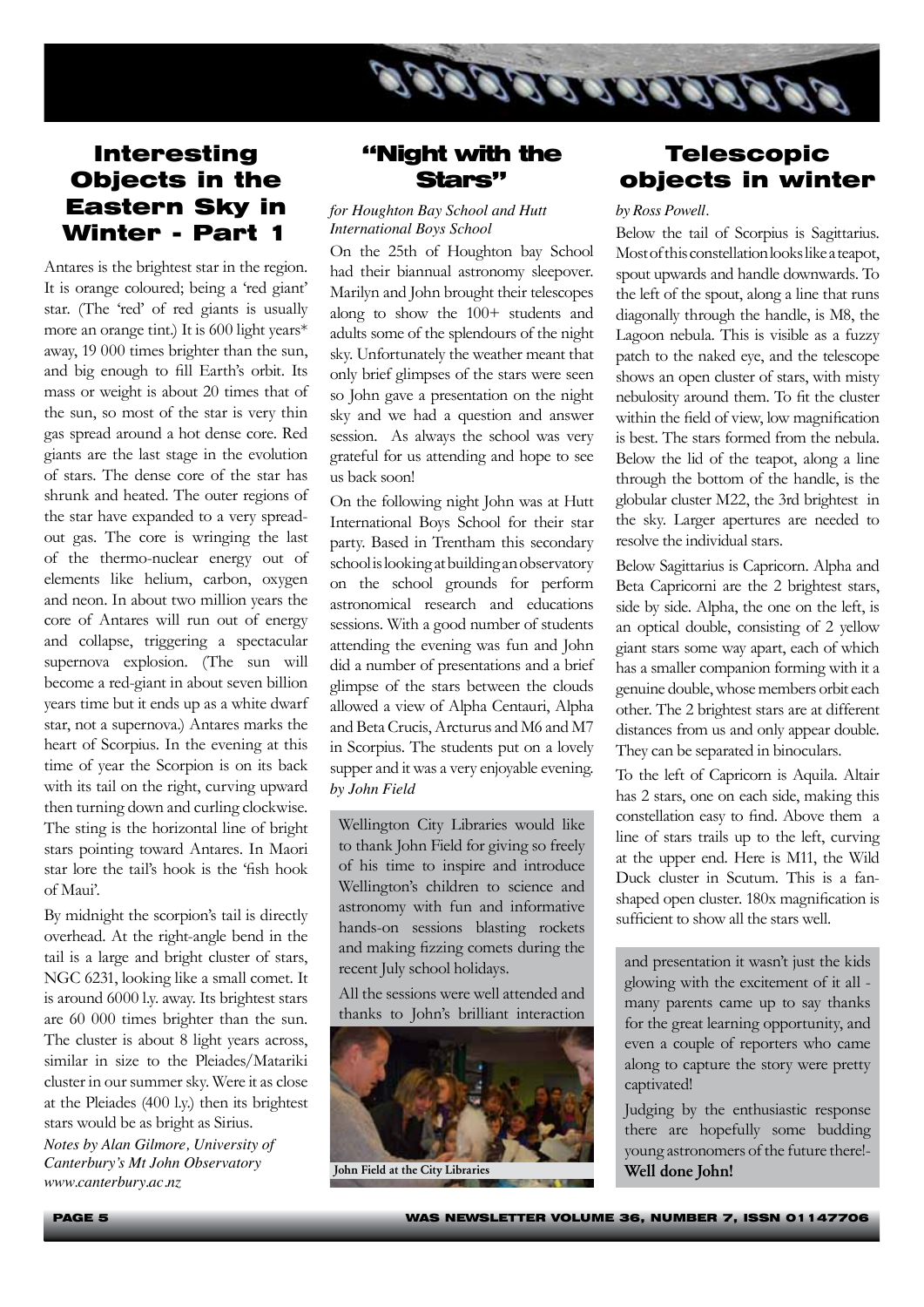

#### Evening sky in August 2009

To use the chart, hold it up to the sky. Turn the chart so the direction you are looking is at the bottom of the chart. If you are looking to the south then have 'South horizon' at the lower edge. As the earth turns the sky appears to rotate clockwise around the south celestial pole (SCP on the chart). Stars rise in the east and set in the west, just like the sun. The sky makes a small extra clockwise rotation each night as we orbit the sun.

Jupiter, the brightest star-like object in the evening sky, is midway up the eastern sky at dusk. Mercury makes its best evening sky appearance of the year low in the west, moving up past Saturn mid month. Orange Arcturus in the northwest often twinkles red and green. The Pointers and Crux; the Southern Cross, are midway down the southwest sky. Canopus is low in the south. The Milky Way spans the sky from northeast to southwest with its broad centre overhead. The Scorpion's tail curls around the zenith. Vega crosses the northern sky, staving low.

Chart produced by Guide 8 software; www.projectpluto.com. Labels and text added by Alan Gilmore, Mt John Observatory of the University of Canterbury, P.O. Box 56, Lake Tekapo 7945, New Zealand. www.canterbury.ac.nz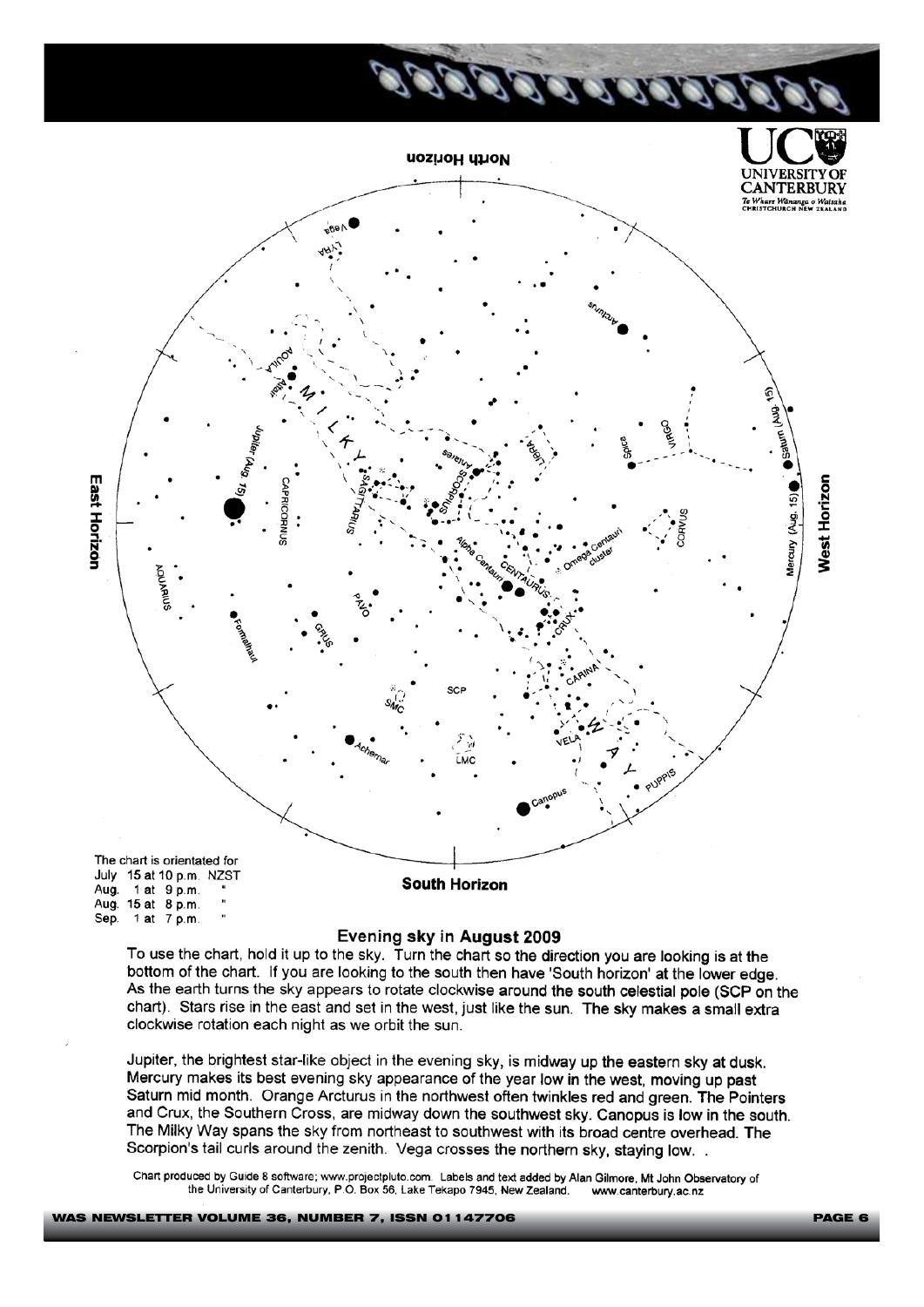

## THE EVENING SKY IN AUGUST 2009

Jupiter appears in the eastern sky in the early twilight, shining with a steady golden light. Binoculars will show the disk of Jupiter and perhaps one or two of its bright moons. A small telescope easily shows all four moons and the parallel stripes in Jupiter's clouds. This year we are looking edge-on to the orbits of Jupiter's moons. So the moons frequently hide (occult) each other and their shadows cross over (eclipse) each other. These events last only a few minutes. Some evening events visible from NZ: August 14, satellite 1 Io occults and eclipses satellite 2 Europa starting at 7:49; August 19, satellite 3 Ganymede eclipses 2 at 6:04; August 21, 1 occults 2 at 10:10, then 1 eclipses 2 at 10:37; August 26, 3 occults 2 at 9:16; August 29, 1 occults 2 at 6:41.

Mercury makes its best evening sky appearance of the year in August. At the beginning of the month it is near Regulus, and is the brighter of the two, low in the west. It climbs higher in the sky. By mid month it is passing Saturn on the left. Mercury continues its climb up the western sky till the end of August. After that it will slip down into the twilight as it starts to pass between us and the sun on the inside lane.

Canopus, the second brightest star, is near the south skyline at dusk. It swings upward into the southeast sky through the morning hours. Canopus is a truly bright star: 13 000 times the sun's brightness and 300 light years\* away. On the opposite horizon is Vega, one of the brightest northern stars. It is due north in midevening and sets around midnight.

Midway up the southwest sky are "The Pointers", Beta and Alpha Centauri. They point down to Crux the Southern Cross. Alpha Centauri is the third brightest star in the sky. It is also the closest of the naked eye stars, 4.3 light years away. And it is a binary star: two sun-like stars orbiting each other in 80 years. A telescope magnifying 50x will easily split the pair. Beta Centauri, like

most of the stars in Crux, is a blue-giant star hundreds of light years away and thousands of times brighter than the sun.

Arcturus, in the northwest at dusk, is the fourth brightest star and the brightest in the northern hemisphere. It is 120 times the sun's brightness and 37 light years away. When low in the sky Arcturus twinkles red and green as the air splits up its orange light. It sets in the northwest around 10 pm.

Just north of overhead the orange star Antares marks the heart of the Scorpion. The Scorpion's tail hooks around the zenith like a back-to-front question mark. Antares and the tail make the 'fish-hook of Maui' in Maori star lore. Antares is a red giant star: 600 light years away and 19 000 times brighter than the sun. Red giants are dying stars, wringing the last of the thermo-nuclear energy out of their cores. Big ones like Antares end in massive supernova explosions. Below or right of the Scorpion's tail is 'the teapot' made by the brightest stars of Sagittarius. It is upside down in our southern hemisphere view.

The **Milky Way** is brightest and broadest overhead in Scorpius and Sagittarius. In a dark sky it can be traced down past the Pointers and Crux into the southwest. To the northeast it passes Altair, meeting the skyline right of Vega. The Milky Way is our edgewise view of the galaxy, the pancake of billions of stars of which the sun is just one. The thick hub of the galaxy, 30 000 light years away, is in Sagittarius. The actual centre is hidden by dust clouds in space. The nearer dust clouds appear as gaps and slots in the Milky Way. A scan along the Milky Way with binoculars shows many clusters of stars and some glowing gas clouds, particularly in the Carina region below Crux, and in Scorpius and Sagittarius.

The Large and Small Clouds of Magellan, LMC and SMC, look like two misty patches of light low in the south. They are easily seen by eye on a dark

moonless night. They are galaxies like our Milky Way but much smaller. The LMC is about 160 000 light years away; the SMC about 200 000 light years away.

Brilliant Venus (not shown) rises in the dawn sky after 5 a.m. A fair way above and left of Venus is Mars, much fainter and reddish-coloured. Above Mars are two orange stars of similar brightness. Aldebaran, the eye of Taurus the bull, is on the left. Betelgeuse is on the right below Orion's belt or 'the Pot'.

*\*A light year (l.y.) is the distance that light travels in one year: nearly 10 million million km or 1013 km. Sunlight takes eight minutes to get here; moonlight about one second. Sunlight reaches Neptune, the outermost major planet, in four hours. It takes four years to reach the nearest star, Alpha Centauri.*

#### *Notes by Alan Gilmore*

*University of Canterbury's Mt John Observatory, P.O. Box 56, Lake Tekapo 7945, New Zealand. www.canterbury.ac.nz 090628*

## Rockets and Comets give a bang and fizz to School Holiday Programme

As part of WAS and WCC Library celebrations of the International Year of Astronomy a school holiday programme was held at various Wellington Libraries. The programme ran Tuesday to Thursday and was run by John Field assisted by Rebecca, Ella, Adrienne and the crew from the Libraries.

The first week consisted of a presentation on Rockets followed by children (and the odd adult) building their own rocket. Consisting of a 600ml drink bottle and stabilising fins, cones and rocket body they proved that you don't need to be a "rocket scientist" to get a great looking. *By John Field*